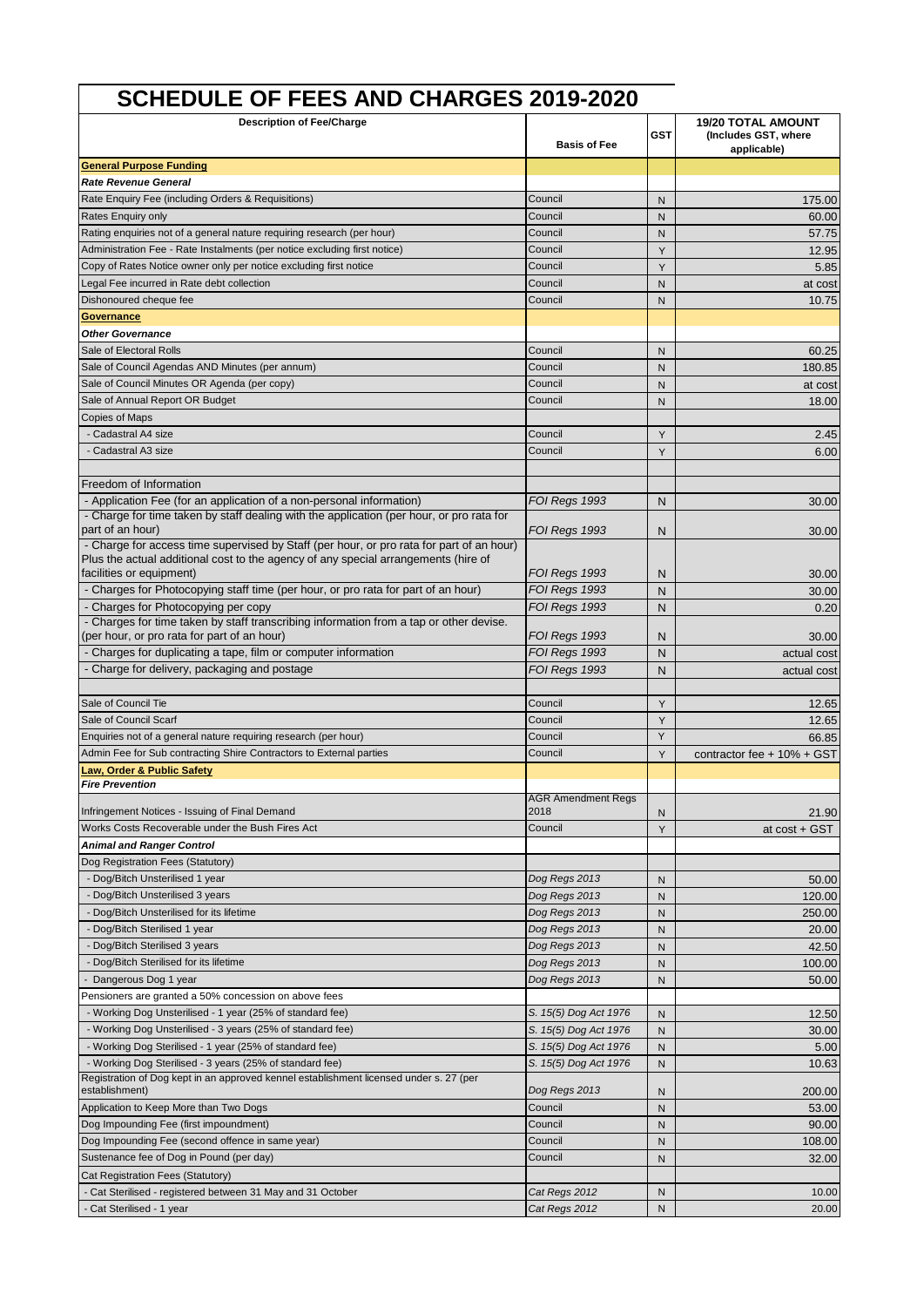| Cat Sterilised - 3 years                                                                           | Cat Regs 2012                                        | N | 42.50         |
|----------------------------------------------------------------------------------------------------|------------------------------------------------------|---|---------------|
| - Cat Sterilised - Lifetime                                                                        | Cat Regs 2012                                        | N | 100.00        |
| - Application to Breed Cats (per breeding male or female cat)                                      | Cat Regs 2012                                        | N | 100.00        |
| Pensioners are granted a 50% concession on above fees                                              |                                                      |   |               |
| Cat Impounding Fee (first impoundment)                                                             | Council                                              | N | 53.00         |
| Cat Impounding Fee (second and subsequent impoundments)                                            | Council                                              | N | 90.00         |
| Cat Sustenance Fee (per day)                                                                       | Council                                              | N | 32.00         |
|                                                                                                    | <b>WA Contract Ranger</b>                            |   |               |
| Cat Trap Bond                                                                                      | Services                                             | N | 100.00        |
| <b>Kennel Licence Fees</b>                                                                         | Council                                              | N | 211.75        |
| Impounding Fees (other than dogs or cats)                                                          | Council                                              | N | 43.00         |
| Sustenance Fees (other than dogs and cats)                                                         | Council                                              | N | 11.00         |
| Animal destruction fee                                                                             | Council                                              | Y | 118.75        |
| Ranger Services - after hours callout                                                              | Council                                              | Y | 175.75        |
|                                                                                                    | <b>WA Contract Ranger</b>                            |   |               |
| Microchipping                                                                                      | <b>Services</b><br><b>WA Contract Ranger</b>         | N | 56.50         |
| Microchipping - Pensioner concession                                                               | <b>Services</b>                                      | N | 51.50         |
| Impounding Fees for vehicle                                                                        | Council                                              | Y | 118.75        |
| Storage of vehicle (per day)                                                                       | Council                                              | Y | 22.95         |
| Towing fee for vehicle (at cost)                                                                   | Council                                              | Y | at cost + GST |
| <b>Health</b>                                                                                      |                                                      |   |               |
| Preventative Services - Administration & Inspection                                                |                                                      |   |               |
| Hawkers Licenses (per annum)                                                                       | Council                                              | Υ | 117.25        |
|                                                                                                    | Council                                              |   |               |
| Itinerant Vendors License - 3 Inspections (per annum)                                              |                                                      | Y | 117.25        |
| Food Act 2008 (s110(3)) Registration (initial application)                                         | Council<br>Council                                   | N | 100.00        |
| Food Premises - Annual Inspection Fee                                                              |                                                      | Y | 50.00         |
| Non-Residential Water Sampling                                                                     | Council                                              | Y | 58.50         |
| Liquor Licensing Application & Inspection                                                          | Council                                              | Y | 58.50         |
| Lodging Houses - Annual Inspection                                                                 | Council                                              | Υ | 58.50         |
| Public Building Certificate of Approval                                                            | Health (Public Building)<br><b>Regs 1992</b>         | N | 750.00        |
| <b>Commercial Stallholders Permit</b>                                                              | Council                                              | Υ | 117.25        |
| <b>Commercial Stallholder Daily Charge</b>                                                         | Council                                              | Y |               |
|                                                                                                    |                                                      |   | 25.35         |
| <b>Community Amenities</b>                                                                         |                                                      |   |               |
| <b>Sanitation - Household Refuse</b>                                                               |                                                      |   |               |
| Rubbish Collection - 1 x 240 litre Sulo Bin                                                        | Council                                              |   |               |
|                                                                                                    | Council                                              | N | 91.00         |
| <b>Recycling Service</b>                                                                           |                                                      | N | 90.00         |
| Commercial Waste Tipping Fee (per cubic metre)                                                     | Council                                              | Υ | 111.45        |
| <b>Sewerage</b>                                                                                    |                                                      |   | 0.00          |
| <b>Cleaning Septic Tanks</b>                                                                       | Council                                              | Y | 559.00        |
|                                                                                                    |                                                      |   |               |
| Cleaning Septic Tanks Mileage Outside of Shire (per kilometre ex Gnowangerup Depot)                | Council                                              | Y | 2.95          |
| Oil deposit at depot excluding cooking oil (per litre)                                             | Council                                              | Y | 0.20          |
| Cleaning of Grease Traps - once off                                                                | Council                                              | Y | 106.35        |
| Contractual Cleaning of Grease Traps - small                                                       | Council                                              | Y | 65.85         |
| Contractual Cleaning of Grease Traps - large                                                       | Council                                              | Y | 91.15         |
| Receiving of septic waste from outside the Shire at the Gnowangerup liquid waste facility (per     |                                                      |   |               |
| litre)                                                                                             | Council                                              | Υ | 0.10          |
|                                                                                                    | Health (Treatment of                                 |   |               |
|                                                                                                    | Sewage and Disposal of<br><b>Effluent and Liquid</b> |   |               |
| Application for the Approval of an Apparatus (for the treatment of sewage and disposal of effluent | Waste)                                               |   |               |
| and liquid waste)                                                                                  | Regs 1974                                            | N | 118.00        |
|                                                                                                    | Health (Treatment of                                 |   |               |
|                                                                                                    | Sewage and Disposal of                               |   |               |
|                                                                                                    | <b>Effluent and Liquid</b><br>Waste)                 |   |               |
| Permit to Use Apparatus (for the treatment of sewage and disposal of effluent and liquid waste)    | <b>Regs 1974</b>                                     | N | 118.00        |
| Site inspections                                                                                   | As Above                                             | N | 118.00        |
|                                                                                                    |                                                      |   |               |
| <b>Local Government Planning Charges</b>                                                           |                                                      |   |               |
| Maximum fees for certain planning services                                                         |                                                      |   |               |
| (5a) Determining an application to amend or cancel development approval                            | Planning & Dev Regs<br>2009 Schedule 2               | N | \$<br>295.00  |
| Part 1 - Maximum fixed fees                                                                        |                                                      |   |               |
| (1) Determining a development application (other than for an extractive industry) where the        |                                                      |   |               |
| development has not commenced or been carried out and the estimated cost of the development        |                                                      |   |               |
| is -                                                                                               |                                                      |   |               |
|                                                                                                    | <b>Planning &amp; Dev Regs</b>                       |   |               |
| a) Not more than \$50000                                                                           | 2009                                                 | N | 147.00        |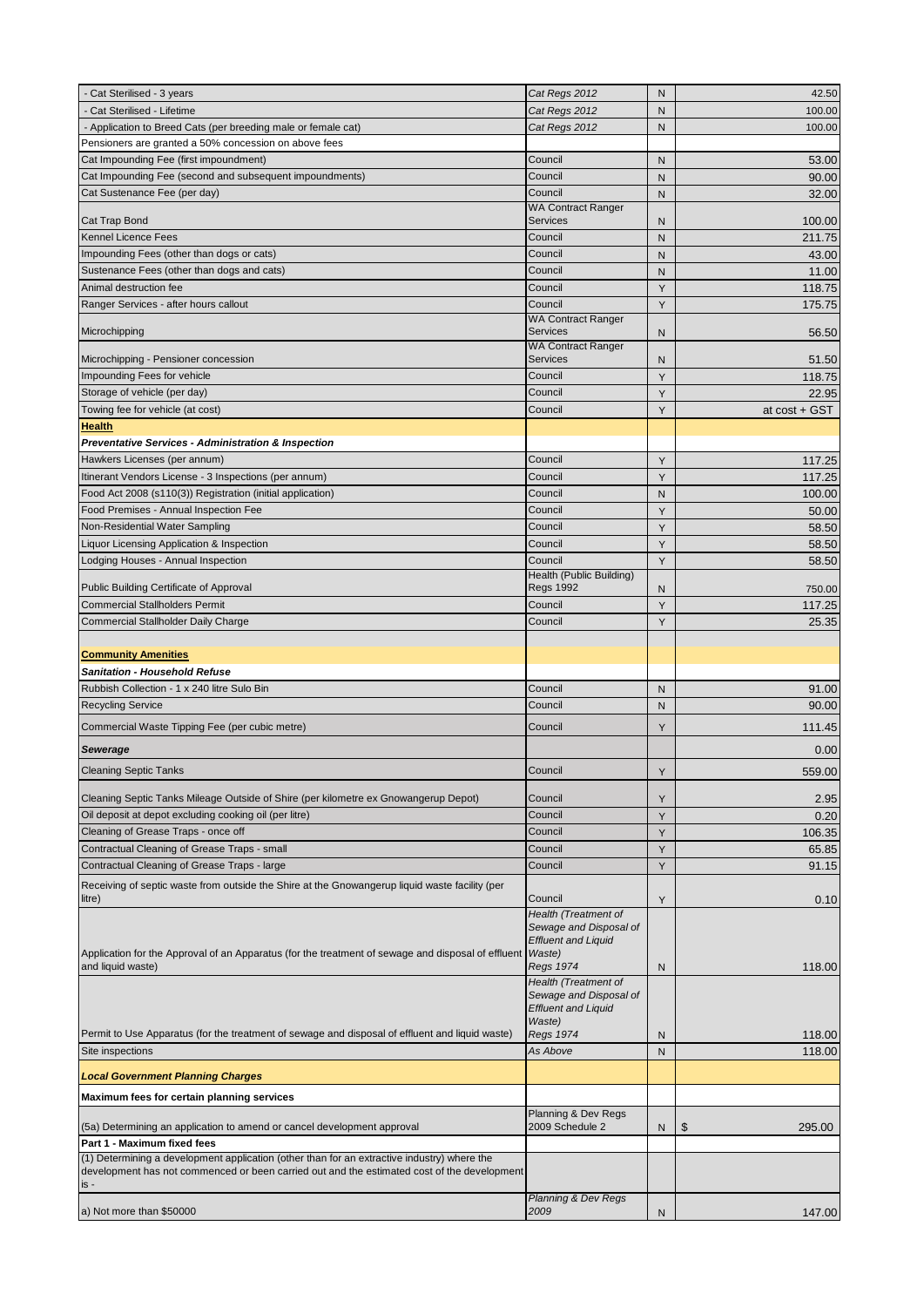| b) more than \$50,000 but not more than \$500,000                                                                                                                                                                                                             | <b>Planning &amp; Dev Regs</b><br>2009                                   | N            | 0.32% of estimated cost of<br>development                        |
|---------------------------------------------------------------------------------------------------------------------------------------------------------------------------------------------------------------------------------------------------------------|--------------------------------------------------------------------------|--------------|------------------------------------------------------------------|
| c) more than \$500,000 but not more than \$2.5 million                                                                                                                                                                                                        | <b>Planning &amp; Dev Regs</b><br>2009                                   | N            | \$1,700 + 0.257% for every \$1 in<br>excess of \$500,000         |
| d) more than \$2.5 million but not more than \$5 million                                                                                                                                                                                                      | <b>Planning &amp; Dev Regs</b><br>2009                                   | N            | \$7,161 + 0.206% for every \$1 in<br>excess of \$2.5m            |
| e) more than \$5 million but not more than \$21.5 million                                                                                                                                                                                                     | <b>Planning &amp; Dev Regs</b><br>2009                                   | N            | $$12,633 + 0.123\%$ for every \$1 in<br>excess of \$5m           |
| f) more than \$21.5million                                                                                                                                                                                                                                    | <b>Planning &amp; Dev Regs</b><br>2009                                   | N            | 34196.00                                                         |
|                                                                                                                                                                                                                                                               |                                                                          |              |                                                                  |
| (2) Determining a development application (other than an extractive industry) where the<br>development has commenced or been carried out                                                                                                                      | <b>Planning &amp; Dev Regs</b><br>2009                                   | N            | The fee in item (1) plus, by way<br>of penalty, twice that fee   |
| Determine an application to amend or cancel development approval                                                                                                                                                                                              | Planning & Dev Regs<br>2009                                              | N            | 295.00                                                           |
| (3) Determining a development application for an extractive industry where the development has                                                                                                                                                                | Planning & Dev Regs                                                      |              |                                                                  |
| not commenced or been carried out                                                                                                                                                                                                                             | 2009                                                                     | N            | 739.00                                                           |
| (4) Determining a development application for an extractive industry where the development has<br>commenced or been carried out                                                                                                                               | <b>Planning &amp; Dev Regs</b><br>2009                                   | N            | The fee in item (3) plus, by way<br>of penalty, twice that fee   |
| (5) Providing a subdivision clearance for: (a) not more than 5 lots                                                                                                                                                                                           | Planning & Dev Regs<br>2009                                              | N            | \$73.00 per lot                                                  |
|                                                                                                                                                                                                                                                               |                                                                          |              |                                                                  |
| (b) more than 5 lots but not more than 195 lots                                                                                                                                                                                                               | <b>Planning &amp; Dev Regs</b><br>2009                                   | N            | \$73.00 per lot for the first 5 lots<br>and then \$35.00 per lot |
|                                                                                                                                                                                                                                                               | <b>Planning &amp; Dev Regs</b>                                           |              |                                                                  |
| (c) more than 195 lots<br>(6) Determining an initial application for approval of a home occupation where the home                                                                                                                                             | 2009<br><b>Planning &amp; Dev Regs</b>                                   | N            | 7393.00                                                          |
| occupation has not commenced                                                                                                                                                                                                                                  | 2009                                                                     | N            | 222.00                                                           |
| (7) Determining an initial application for approval of a home occupation where the home<br>occupation has commenced                                                                                                                                           | <b>Planning &amp; Dev Regs</b><br>2009                                   | N            | The fee in item (6) plus, by way<br>of penalty, twice that fee   |
| (8) Determining an application for the renewal of an approval of a home occupation where the                                                                                                                                                                  | Planning & Dev Regs                                                      |              |                                                                  |
| application is made before the approval expires                                                                                                                                                                                                               | 2009                                                                     | N            | 73.00                                                            |
| (9) Determining an application for the renewal of an approval of home occupation where the<br>application is made after the approval has expired                                                                                                              | <b>Planning &amp; Dev Regs</b><br>2009                                   | N            | The fee in item (8) plus, by way<br>of penalty, twice that fee   |
| (10) Determining an application for a change of use or for an alteration or extension or change of<br>a non-conforming use to which item (1) does not apply, where the change or the alteration,<br>extension or change has not commenced or been carried out | <b>Planning &amp; Dev Regs</b><br>2009                                   | N            | 295.00                                                           |
| (11) Determining an application for change of use or for alteration or extension or change of a<br>non-conforming use to which item (2) does not apply, where the change or the alteration,<br>extension or change has commenced or been carried out          | <b>Planning &amp; Dev Regs</b><br>2009                                   | N            | The fee in item (10) plus, by<br>way of penalty, twice that fee  |
| (12) Providing a zoning certificate                                                                                                                                                                                                                           | <b>Planning &amp; Dev Regs</b><br>2009                                   | N            | 73.00                                                            |
|                                                                                                                                                                                                                                                               | <b>Planning &amp; Dev Regs</b>                                           |              |                                                                  |
| (13) Replying to a property settlement questionnaire                                                                                                                                                                                                          | 2009<br><b>Planning &amp; Dev Regs</b>                                   | N            | 73.00                                                            |
| (14) Planning written planning advice                                                                                                                                                                                                                         | 2009                                                                     | N            | 73.00                                                            |
| Part 2 - Scheme Amendments & Structure Plans                                                                                                                                                                                                                  |                                                                          |              |                                                                  |
| Shire Planner (per hour)                                                                                                                                                                                                                                      | <b>Planning &amp; Dev Regs</b><br>2009<br><b>Planning &amp; Dev Regs</b> | N            | 88.00                                                            |
| Other professional staff e.g. Environmental Health Officer (per hour)                                                                                                                                                                                         | 2009                                                                     | $\mathsf{N}$ | 36.85                                                            |
| Secretary/Administrative Clerk (per hour)                                                                                                                                                                                                                     | <b>Planning &amp; Dev Regs</b><br>2009                                   | N            | 30.20                                                            |
| <b>Other Town Planning Fees and Charges</b>                                                                                                                                                                                                                   |                                                                          |              |                                                                  |
| Copy of Scheme                                                                                                                                                                                                                                                | Council                                                                  | Y            | 29.35                                                            |
| <b>Directional Signs</b>                                                                                                                                                                                                                                      | Council                                                                  | Υ            | at cost plus GST                                                 |
| Assessment of Caravan Rigid Annexes                                                                                                                                                                                                                           | Council                                                                  | N            | 107.00                                                           |
| <b>Rural Number Application</b>                                                                                                                                                                                                                               | Council                                                                  | Υ            | 57.70                                                            |
| Gate Permit Application                                                                                                                                                                                                                                       | Council                                                                  | Y            | 63.00                                                            |
| <b>Gate Permit Renewal</b>                                                                                                                                                                                                                                    | Council                                                                  | Y            | 63.00                                                            |
| <b>Other Community Amenities</b>                                                                                                                                                                                                                              |                                                                          |              |                                                                  |
| Cemeteries                                                                                                                                                                                                                                                    |                                                                          |              |                                                                  |
| Burials - 2.1 depth<br>- Interment (no prior reservation)                                                                                                                                                                                                     | Council                                                                  |              | 1094.00                                                          |
| - Interment (with prior reservation)                                                                                                                                                                                                                          | Council                                                                  | Υ<br>Y       | 1040.75                                                          |
| - Interment (child)                                                                                                                                                                                                                                           | Council                                                                  | Y            | 719.25                                                           |
| <b>Extra Charges</b>                                                                                                                                                                                                                                          |                                                                          |              |                                                                  |
| - Interment on a Saturday, Sunday or Public Holiday                                                                                                                                                                                                           | Council                                                                  | Y            | 445.75                                                           |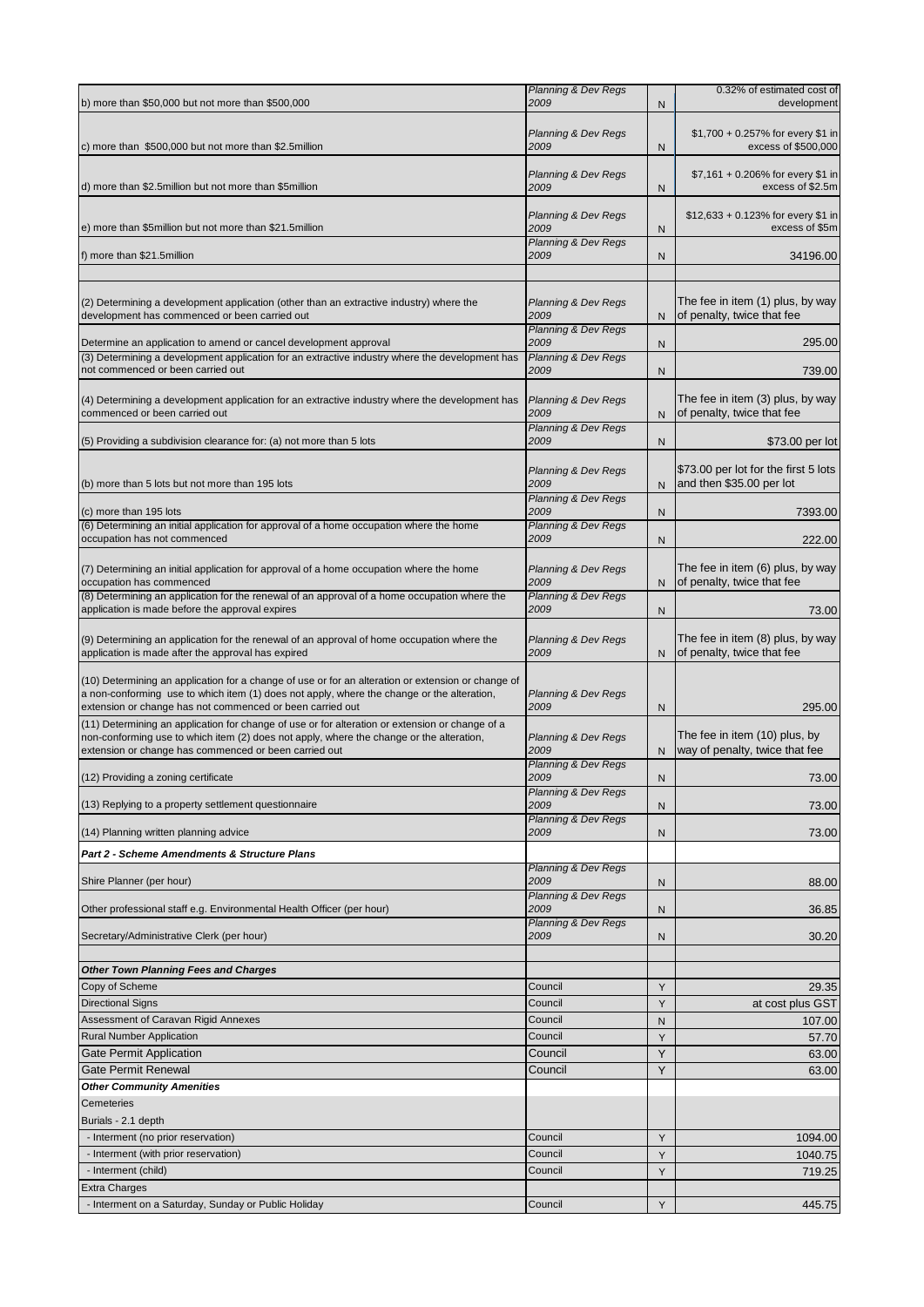| - Exhumation of Grave to be completed by Metro Cemetery Board                                       | Council                                        | Y            | at cost plus GST  |
|-----------------------------------------------------------------------------------------------------|------------------------------------------------|--------------|-------------------|
| - Re-opening of Grave for second interment                                                          | Council                                        | Y            | 906.65            |
| - Grant of Right of Burial                                                                          | Council                                        | Y            | 53.25             |
| - Use of excavator (if required to dig grave)                                                       | Council                                        | Y            | at cost plus GST  |
| Interment of Ashes                                                                                  |                                                |              |                   |
| - Interment of Ashes into Niche Wall single (plus cost of plaque)                                   | Council                                        | Y            | 168.65            |
| - Interment of Ashes into Niche Wall double (plus cost of plaque)                                   | Council                                        | Y            | 223.75            |
| - Grant of Right for interment in Niche Wall                                                        | Council                                        | Y            | 53.25             |
| - Interment of Ashes into gravesite                                                                 | Council                                        | Y            | 144.65            |
| - Registration of Ashes interred into existing grave                                                | Council                                        | Y            | 30.50             |
| - Transfer of Ashes (plus cost of plaque if required)                                               | Council                                        | Y            | 102.85            |
| - Removal of Ashes from Cemetery to authorised family member                                        | Council                                        | Y            | 95.75             |
| Miscellaneous Fees                                                                                  |                                                |              |                   |
| - Funeral Directors Annual Licence Fee                                                              | Council                                        | Y            | 234.00            |
| - Single Funeral Permit                                                                             | Council                                        | Y            | 78.25             |
| - Monumental Masons Annual Licence Fee                                                              | Council                                        | Y            | 102.85            |
| - Single Monument Permit                                                                            | Council                                        | Y            | 60.45             |
| - Copy of Grant of Right of Burial                                                                  | Council                                        | Y            | 25.85             |
| - Renewal of Grant of Right of Burial (original valid for 25yrs)                                    | Council                                        | Y            | 53.25             |
| <b>Recreation &amp; Culture</b>                                                                     |                                                |              |                   |
| <b>Public Halls &amp; Civic Centre</b>                                                              |                                                |              |                   |
| Hire of Public Hall FULL DAY                                                                        | Council                                        | Y            | 204.55            |
| Hire of Public Hall HALF DAY                                                                        | Council                                        | Y            | 87.85             |
| Hire of Public Hall Hourly Rate                                                                     | Council                                        | Y            | 17.65             |
| Refundable Memorial Hall Hire Bond for Function with Alcohol                                        | Council                                        | N.           | 260.00            |
| Refundable Memorial Hall Hire Bond for Function without Alcohol                                     | Council                                        | N            | 56.00             |
| Bond for Equipment Hire (Chairs and Trestle tables)                                                 | Council                                        | N            | 205.00            |
| Hire fee for Chairs (Per Day Per Chair)                                                             | Council                                        | Y            | 0.75              |
| Hire fee for Trestle Tables (Per table per day)                                                     | Council                                        | Y            | 4.95              |
| Bond for Hire of Lectern                                                                            | Council                                        |              |                   |
| Hire of Lectern (per day)                                                                           | Council                                        | N<br>Y       | 50.00             |
|                                                                                                     |                                                |              | 30.00             |
| <b>Swimming Areas</b>                                                                               |                                                |              |                   |
| Family Season Ticket (2 Adults + 3 Children)                                                        | Council                                        | Υ            | 205.00            |
| <b>Adult Season Ticket</b>                                                                          | Council                                        | Y            | 108.00            |
| Child Season Ticket (Under 18 Yrs)                                                                  | Council                                        | Y            | 77.00             |
| <b>Adult Single Entry</b>                                                                           | Council                                        | Y            | 4.65              |
| Child Single Entry (Under 18 Yrs)                                                                   | Council                                        | Y            | 3.00              |
| Senior Season Pass - Pensioner Concession                                                           | Council                                        | Y            | 86.50             |
| Senior Single Entry - Pensioner Concession                                                          | Council                                        | Y            | 3.75              |
| Adult Supervisor/Spectator Entry                                                                    | Council                                        | Y            | 0.00              |
| Early Morning Swimming Swipe Card                                                                   | Council                                        | $\mathsf{N}$ | 10.00             |
| School Group including entry fee for accompanying teachers/parents                                  | Council                                        | Υ            | 2.60              |
| Gnowangerup Community Swimming Pool Facilitated Activity Costs                                      | Council                                        | Y            | at cost plus GST  |
| <b>Libraries</b>                                                                                    |                                                |              |                   |
| Bond for Library Item hire                                                                          | Council                                        | N            | \$<br>30.00       |
| Administration fee for lost/damaged books                                                           | Council                                        | Y            | 7.60              |
| Administration fee for overdue book (6 weeks)                                                       | Council                                        | Y            | 7.60              |
| Replacement of lost book as per LISWA depreciated value basis                                       | Council                                        | Υ            | at cost plus GST  |
| <b>Transport</b>                                                                                    |                                                |              |                   |
| <b>Traffic Control</b>                                                                              |                                                |              |                   |
| Special Series Shire Number Plates D.O.T. Fee                                                       | Dept Transport                                 | N            | As per D.O.T. Fee |
| Special Series Shire Number Plates Gnowangerup Shire Fee                                            | Council                                        |              | 60.45             |
|                                                                                                     |                                                | Υ            |                   |
| <b>Economic Services</b>                                                                            |                                                |              |                   |
| <b>Tourism &amp; Area Promotion</b>                                                                 |                                                |              |                   |
| Caravan Parks & Camping Grounds                                                                     |                                                |              |                   |
|                                                                                                     | Caravan Parks &                                |              |                   |
| - Application/renewal of license (minimum): Based on long stay sites \$6 per site, short stay sites | <b>Camping Grounds Regs</b>                    |              |                   |
| and sites in transit parks \$6 per site, camp sites \$3 per site, overflow sites \$1.50 per site    | 1997                                           | N            | 200.00            |
|                                                                                                     | Caravan Parks &<br><b>Camping Grounds Regs</b> |              |                   |
| - Late renewal penalty                                                                              | 1997                                           | Y            | 22.00             |
|                                                                                                     | Caravan Parks &                                |              |                   |
| - Temporary License (minimum): Based on long stay sites \$6 per site, short stay sites and sites    | Camping Grounds Regs                           |              |                   |
| in transit parks \$6 per site, camp sites \$3 per site, overflow sites \$1.50 per site              | 1997                                           | N            | 100.00            |
|                                                                                                     | Caravan Parks &<br><b>Camping Grounds Regs</b> |              |                   |
| - License Transfer                                                                                  | 1997                                           | N            | 100.00            |
| <b>Building Control</b>                                                                             |                                                |              |                   |
|                                                                                                     |                                                |              |                   |